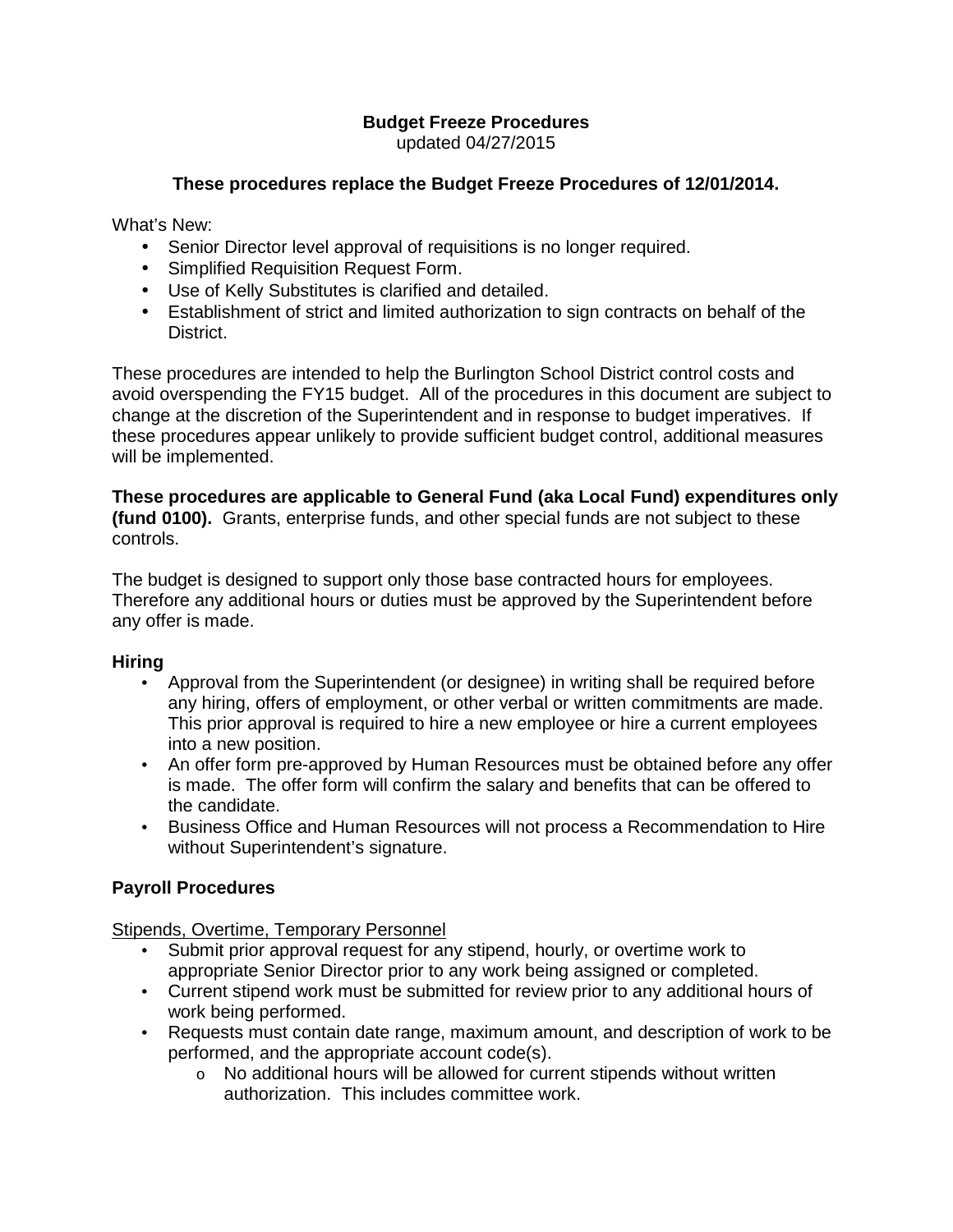- $\circ$  Request must indicate if payment is for a stipend or overtime that is defined by contract. Please include specific contract reference.
	- **Ex: Request for On Call**

### **Substitutes**

- Principal substitutes must be approved in advance and in writing by the Superintendent. Email is acceptable, and a copy of this approval should be submitted along with the principal substitute's hours.
- Kelly Services substitutes may only be used to cover absences due to use of personal, sick, or bereavement leave. Use of substitutes for these purposes does not require prior approval.
	- $\circ$  The Building Substitute must be assign substitute duties prior to utilization of Kelly Services substitutes.
- Substitutes may not be used to provide teachers with time off for other purposes without prior written approval from Stephanie Phillips.
	- o This includes substitutes needed due to professional development, testing, leave of absence, or vacant positions.
- Requests submitted through Kelly Services (KASS) must include:
	- o An accurate "Name" must be used.
	- o An accurate "Reason for Absence" code must be used. Without prior approval, the only allowable "Reason for Absence" codes are:
		- BEREAV FUNERA
		- **PERSONALDAY-PERSA**
		- PERSONALDAY-PERST
		- PERSONALDAY-NO PAY
		- SICK -NO PAY
		- SICK-BANK-SICKT
		- SICKFAMILY-SICKA
		- SICKFAMILY-SICKT
		- SICK-SELF-SICKA
		- SICK-SELF-SICKT

### **Contracted Services**

- The Superintendent is the only authorized signer on contracts of \$10,000 or more in total value.
- Senior Directors or the Superintendent are the only authorized signers of contracts of less than \$10,000.
	- $\circ$  Departments should obtain a sample contract from the Business Office for use as a template.
	- o Contract must state a total maximum allowable amount.
	- $\circ$  A signed copy of the contract must be delivered to Business Office (electronically).
		- Departments must enter a requisition for the full amount of the contract within 2 business days of signing the contract and prior to beginning work.
		- Vendors operating under contract are not employees. Vendors are responsible for all applicable taxes.
- Multiple contracts related to the same activity must be authorized by the Superintendent when their cumulative value reaches \$10,000 or more.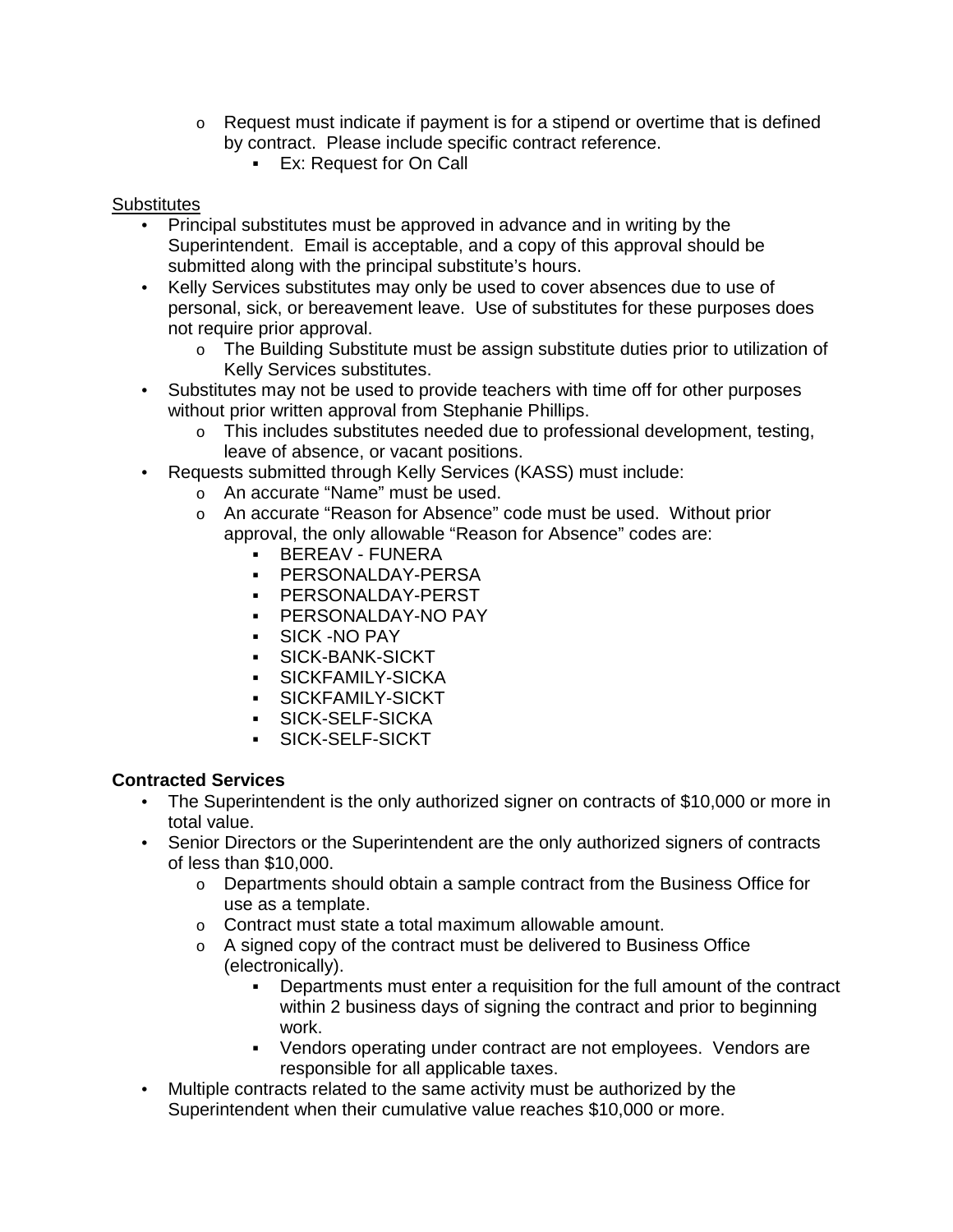• No work can be performed prior to signing the contract (except in the case of a safety emergency).

## **Accounts Payable (Purchasing)**

All requisitions must be subject to two levels of review prior to submission to the Business Office. The following two levels are required and are accomplished through existing Munis workflow:

- 1. The employee entering the request into Munis.
- 2. The Director or Principal responsible for approving requisitions requests for the relevant account code.

New Requisitions

- A revised Requisition Request Form must be included in TCM, as well as supporting documentation (such as a vendor quote).
- Purchases must be accompanied by a valid and appropriate Purchase Order number.
- Invoices that exceed the approved Purchase Order amount will require additional approval from the Business Office. Instances should be rare.
- Reimbursement for employee purchases that were not approved prior to the expenditure are prohibited.

Blanket Purchase Orders

• Blanket Purchase Orders may be permitted if the expenditure is narrowly defined or if the District is obligated to make a payment.

Reimbursements

- Reimbursements for travel, purchases, or any expenditures that are not within the petty cash requirements must receive prior approval from the appropriate Senior Director. No employee may spend money without prior approval and expect reimbursement under any condition.
	- o Attach approval documentation in Munis.

### Vendor Purchasing Accounts

- Amazon Card
	- o The Amazon account is available for purchases.
	- o The Business Office is responsible for review and placement all Amazon orders.
		- Email an Amazon shopping cart and valid purchase order number to the Business Office.
- W.B. Mason, Staples, etc.
	- o Purchases from these vendors already pass through the Business Office.
	- o The Business Office will only authorize pre-approved purchases.
- Other (Apple, Kinkos, etc.).
	- o A valid purchase order must exist before an order is placed.

### Petty Cash

• Departments will not receive additional petty cash without prior authorization.